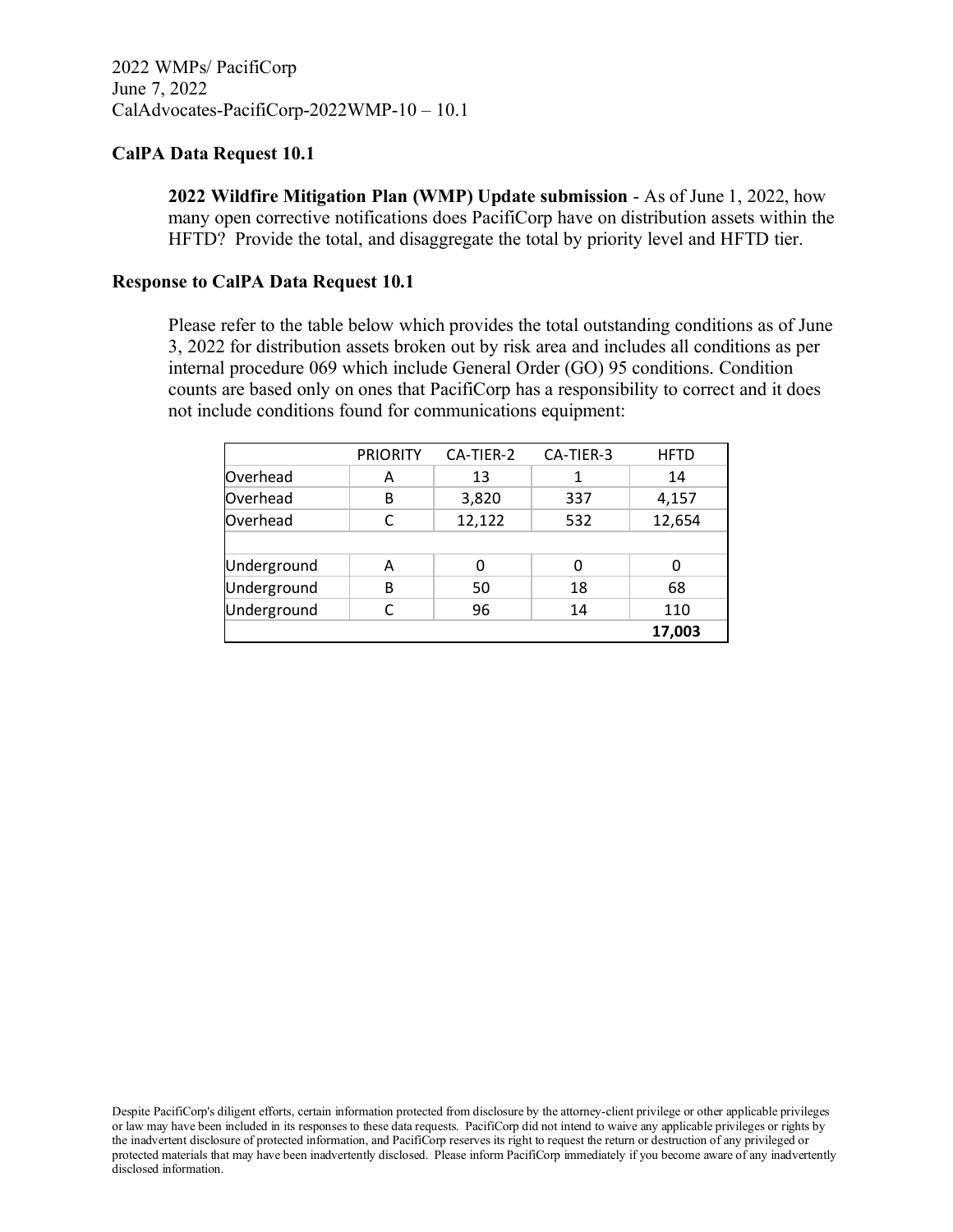**2022 Wildfire Mitigation Plan (WMP) Update submission** - As of June 1, 2022, how many open corrective notifications does PacifiCorp have on distribution assets within the HFTD that have remediation deadlines in 2021 or earlier? Provide the total, and disaggregate the total by priority level and HFTD tier.

### **Response to CalPA Data Request 10.2**

Please refer to the table below which provides the total outstanding conditions on or before December 31, 2021 for distribution assets broken out by risk area. Note: condition counts are based only on ones that PacifiCorp has a responsibility to correct and it does not include conditions found for communications equipment:

|             | <b>PRIORITY</b> | CA-TIER-2 | CA-TIER-3 | <b>HFTD</b> |
|-------------|-----------------|-----------|-----------|-------------|
| Overhead    | А               |           |           |             |
| Overhead    | B               | 219       | 2         | 221         |
| Overhead    |                 | 8,421     | 324       | 8,745       |
|             |                 |           |           |             |
| Underground | Α               |           |           |             |
| Underground | B               | 6         |           |             |
| Underground |                 | 45        | 2         | 47          |
|             |                 |           |           | 9,020       |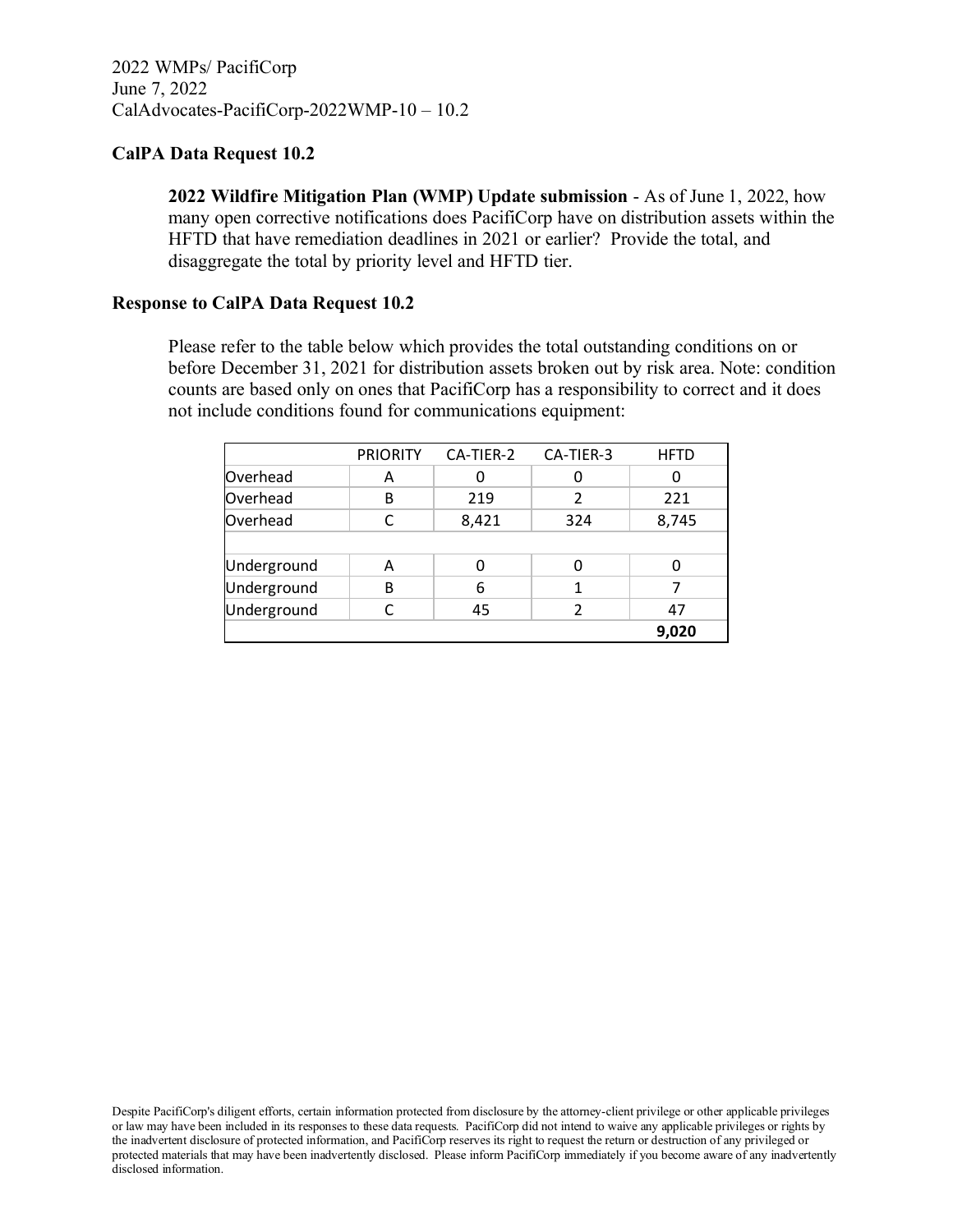**2022 Wildfire Mitigation Plan (WMP) Update submission** - Where is PacifiCorp's Emergency Operations Center (EOC) located when PacifiCorp initiates a PSPS event in its California service territory?

#### **Response to CalPA Data Request 10.3**

PacifiCorp's base of operations during system events is located in Portland, Oregon; alternate locations are available throughout the six-state service territory should it become necessary. During system events, constant communication is maintained with regional service and operations centers, local regional business managers, and regional public safety partners.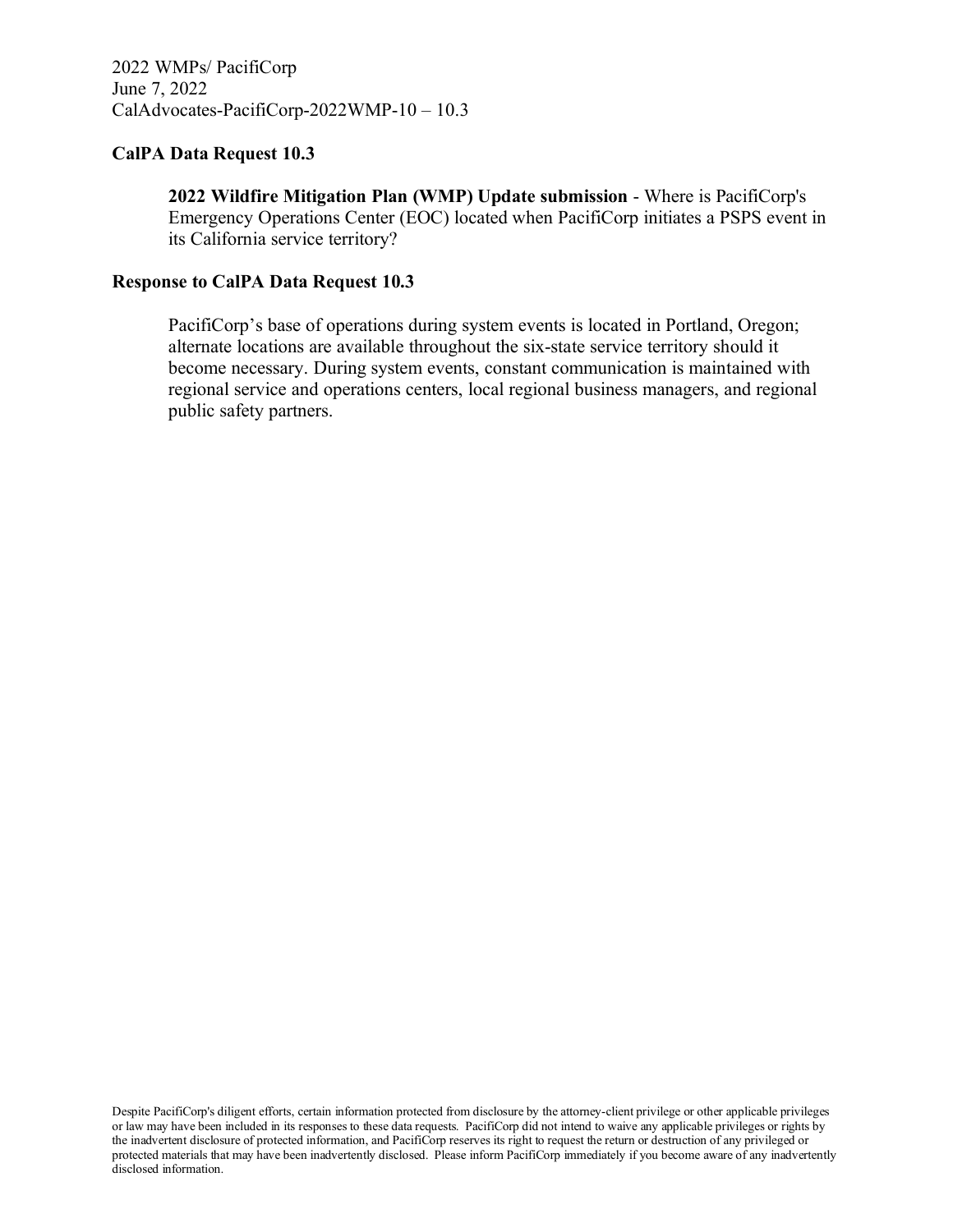**2022 Wildfire Mitigation Plan (WMP) Update submission** - PacifiCorp is required to list the names of all entities invited to its EOC during a PSPS event, the method used to make this invitation, and whether a different form of communication was preferred by any entity invited to its EOC (D.21-06-014). In its August 2021 PSPS event, PacifiCorp states that it did not invite any other entities to its EOC. Please respond to the following:

- (a) How does PacifiCorp determine whether to invite local and state public safety partners or any other entities to its EOC during a PSPS event?
- (b) Why didn't PacifiCorp invite any other entities to its EOC for its August 2021 PSPS event?
- (c) If PacifiCorp's EOC for managing PSPS events is not located in California, describe how PacifiCorp balances the need for public safety partners to participate in its EOC against the distance those public safety partners would have to travel from the affected area to PacifiCorp's EOC.

### **Response to CalPA Data Request 10.4**

- (a) It is not standard practice for PacifiCorp to include public safety partners in the internal activities of the Emergency Coordination Center (ECC). Consistent communication is maintained with external organizations including public safety partners, regional emergency management, tribal organizations, and other entities as appropriate.
- (b) The ECC is staffed by a specialty group of company representatives who assemble during system events to provide critical internal support to operational resources. In the course of its work, the ECC makes decisions to maintain the safety of its customers and reliability of the transmission and distribution system. PacifiCorp maintained constant contact with public safety partners throughout the 2021 Public Safety Power Shutoff (PSPS) event to provide updates and collect feedback as appropriate; regular participation in ECC conversations was not appropriate for the circumstance.
- (c) PacifiCorp relies on the strength of relationships established by the Emergency Coordination Center staff in the communities it serves. PacifiCorp emergency management similarly has continual communication with public safety partners and ensures communications during system events. These relationships and the communications processes have been solidified through various planning coordination events, exercises and actual incident responses to prove they are not only effective but are also streamlined in the event of ECC activation.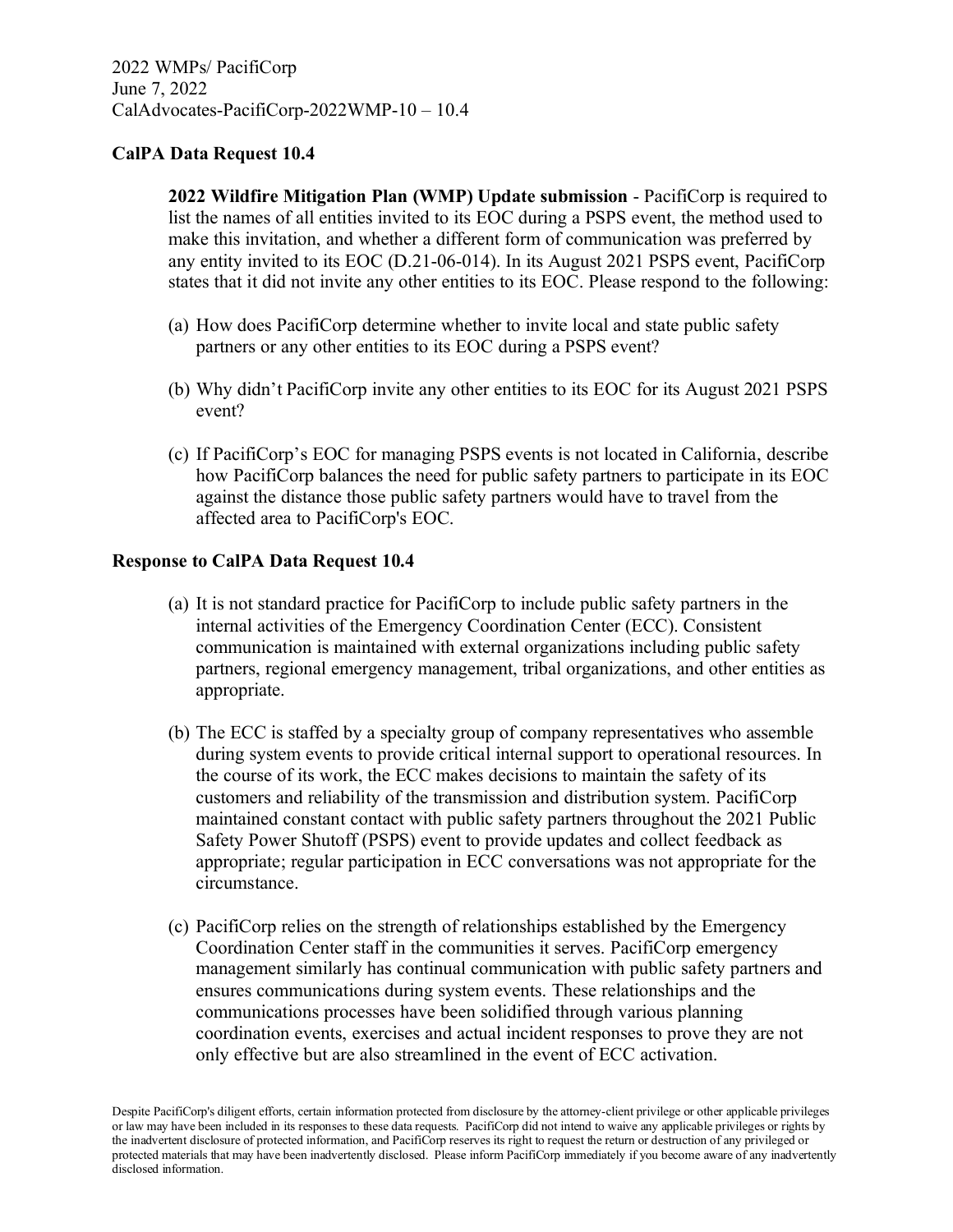**2022 Wildfire Mitigation Plan (WMP) Update submission** - On pages 255-256 of its 2022 WMP, PacifiCorp states:

To address [challenges scaling covered conductor installations], PacifiCorp is planning to engage a construction management partner through a competitive bidding process in 2022. This new contracted partner is expected to facilitate delivery of the various aspects of covered conductor projects, such as project management, project controls, project reporting, engineering, estimating, permitting, surveying, material procurement, material management, construction, and post construction inspections. PacifiCorp anticipates that the new contracted partner will begin supporting the delivery of covered conductor in late 2022 or early 2023.

Regarding this construction management partner:

- (a) Please provide the scope of work for PacifiCorp's construction management partner.
- (b) Will the construction management partner focus exclusively on covered conductor installation projects, or will the contract also cover other construction projects?
- (c) What is the expected duration of the contract for the construction management partner?
- (d) Does PacifiCorp intend to rely on a contractor for construction management support as a long-term arrangement, or does PacifiCorp intend to build these capabilities in house?
- (e) If PacifiCorp aims to develop its in-house capabilities for construction management, how does PacifiCorp plan to build this expertise (e.g., recruitment for new positions, training of existing staff, or reassignment of staff from other parts of the organization), and what is the timeframe for doing so?

# **Response to CalPA Data Request 10.5**

- (a) Please refer to the Company's response below which lists the scope of work for PacifiCorp's construction management partner:
	- Line rebuild to replace the overhead primary voltage bare conductor distribution systems and rebuild options to convert existing overhead primary voltage distribution circuits to tree wire or underground installations.